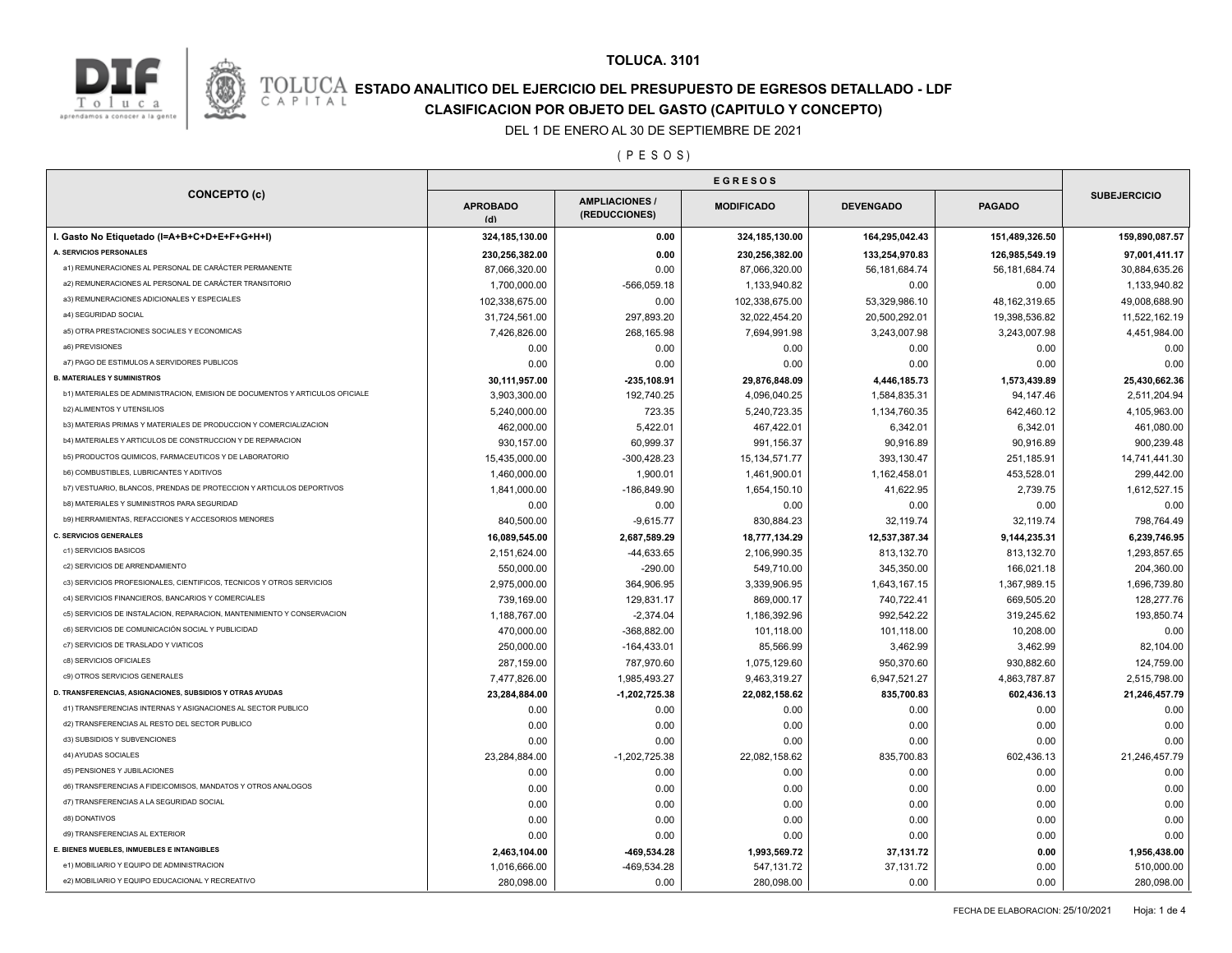

#### **TOLUCA. 3101**

## **ESTADO ANALITICO DEL EJERCICIO DEL PRESUPUESTO DE EGRESOS DETALLADO - LDF**<br>CAPITAL CLASIFICACION POR OR IETO DEL GASTO (CARITILLO Y CONCERTO)

### **CLASIFICACION POR OBJETO DEL GASTO (CAPITULO Y CONCEPTO)**

#### DEL 1 DE ENERO AL 30 DE SEPTIEMBRE DE 2021

#### ( P E S O S )

|                                                                                                                | <b>EGRESOS</b>         |                                        |                   |                  |               |                     |
|----------------------------------------------------------------------------------------------------------------|------------------------|----------------------------------------|-------------------|------------------|---------------|---------------------|
| <b>CONCEPTO (c)</b>                                                                                            | <b>APROBADO</b><br>(d) | <b>AMPLIACIONES /</b><br>(REDUCCIONES) | <b>MODIFICADO</b> | <b>DEVENGADO</b> | <b>PAGADO</b> | <b>SUBEJERCICIO</b> |
| e3) EQUIPO E INSTRUMENTAL MEDICO Y DE LABORATORIO                                                              | 700,000.00             | 0.00                                   | 700,000.00        | 0.00             | 0.00          | 700,000.00          |
| e4) VEHICULOS Y EQUIPO DE TRANSPORTE                                                                           | 0.00                   | 0.00                                   | 0.00              | 0.00             | 0.00          | 0.00                |
| e5) EQUIPO DE DEFENSA Y SEGURIDAD                                                                              | 0.00                   | 0.00                                   | 0.00              | 0.00             | 0.00          | 0.00                |
| e6) MAQUINARIA, OTROS EQUIPOS Y HERRAMIENTAS                                                                   | 460,940.00             | 0.00                                   | 460,940.00        | 0.00             | 0.00          | 460,940.00          |
| e7) ACTIVOS BIOLOGICOS                                                                                         | 0.00                   | 0.00                                   | 0.00              | 0.00             | 0.00          | 0.00                |
| e8) BIENES INMUEBLES                                                                                           | 0.00                   | 0.00                                   | 0.00              | 0.00             | 0.00          | 0.00                |
| e9) ACTIVOS INTANGIBLES                                                                                        | 5,400.00               | 0.00                                   | 5,400.00          | 0.00             | 0.00          | 5,400.00            |
| <b>F. INVERSION PUBLICA</b>                                                                                    | 5,000,000.00           | 0.00                                   | 5,000,000.00      | 0.00             | 0.00          | 5,000,000.00        |
| f1) OBRA PUBLICA EN BIENES DE DOMINIO PUBLICO                                                                  | 0.00                   | 0.00                                   | 0.00              | 0.00             | 0.00          | 0.00                |
| f2) OBRA PUBLICA EN BIENES PROPIOS                                                                             | 5,000,000.00           | 0.00                                   | 5,000,000.00      | 0.00             | 0.00          | 5,000,000.00        |
| f3) PROYECTOS PRODUCTIVOS Y ACCIONES DE FOMENTO                                                                | 0.00                   | 0.00                                   | 0.00              | 0.00             | 0.00          | 0.00                |
| G. INVERSIONES FINANCIERAS Y OTRAS PROVISIONES                                                                 | 0.00                   | 0.00                                   | 0.00              | 0.00             | 0.00          | 0.00                |
| g1) INVERSIONES PARA EL FOMENTO DE ACTIVIDADES PRODUCTIVAS                                                     | 0.00                   | 0.00                                   | 0.00              | 0.00             | 0.00          | 0.00                |
| g2) ACCIONES Y PARTICIPACIONES DE CAPITAL                                                                      | 0.00                   | 0.00                                   | 0.00              | 0.00             | 0.00          | 0.00                |
| g3) COMPRA DE TITULOS Y VALORES                                                                                | 0.00                   | 0.00                                   | 0.00              | 0.00             | 0.00          | 0.00                |
| g4) CONCESION DE PRESTAMOS                                                                                     | 0.00                   | 0.00                                   | 0.00              | 0.00             | 0.00          | 0.00                |
| g5) INVERSIONES EN FIDEICOMISOS, MANDATOS Y OTROS ANALOGOS<br>FIDEICOMISO DE DESASTRES NATURALES (INFORMATIVO) | 0.00                   | 0.00                                   | 0.00              | 0.00             | 0.00          | 0.00                |
| g6) OTRAS INVERSIONES FINANCIERAS                                                                              | 0.00                   | 0.00                                   | 0.00              | 0.00             | 0.00          | 0.00                |
| g7) PROVISIONES PARA CONTINGENCIAS Y OTRAS EROGACIONES ESPECIALES                                              | 0.00                   | 0.00                                   | 0.00              | 0.00             | 0.00          | 0.00                |
| H. PARTICIPACIONES Y APORTACIONES                                                                              | 0.00                   | 0.00                                   | 0.00              | 0.00             | 0.00          | 0.00                |
| h1) PARTICIPACIONES                                                                                            | 0.00                   | 0.00                                   | 0.00              | 0.00             | 0.00          | 0.00                |
| h2) APORTACIONES                                                                                               | 0.00                   | 0.00                                   | 0.00              | 0.00             | 0.00          | 0.00                |
| h3) CONVENIOS                                                                                                  | 0.00                   | 0.00                                   | 0.00              | 0.00             | 0.00          | 0.00                |
| I. DEUDA PUBLICA                                                                                               | 16,979,258.00          | -780,220.72                            | 16,199,037.28     | 13,183,665.98    | 13,183,665.98 | 3,015,371.30        |
| i1) AMORTIZACION DE LA DEUDA PUBLICA                                                                           | 0.00                   | 0.00                                   | 0.00              | 0.00             | 0.00          | 0.00                |
| i2) INTERESES DE LA DEUDA PUBLICA                                                                              | 0.00                   | 0.00                                   | 0.00              | 0.00             | 0.00          | 0.00                |
| i3) COMISIONES DE LA DEUDA PUBLICA                                                                             | 0.00                   | 0.00                                   | 0.00              | 0.00             | 0.00          | 0.00                |
| i4) GASTOS DE LA DEUDA PUBLICA                                                                                 | 0.00                   | 0.00                                   | 0.00              | 0.00             | 0.00          | 0.00                |
| i5) COSTO POR COBERTURAS                                                                                       | 0.00                   | 0.00                                   | 0.00              | 0.00             | 0.00          | 0.00                |
| i6) APOYOS FINANCIEROS                                                                                         | 0.00                   | 0.00                                   | 0.00              | 0.00             | 0.00          | 0.00                |
| i7) ADEUDOS DE EJERCICIOS FISCALES ANTERIORES (ADEFAS)                                                         | 16,979,258.00          | -780,220.72                            | 16,199,037.28     | 13,183,665.98    | 13,183,665.98 | 3,015,371.30        |
| II. Gasto Etiquetado (II=A+B+C+D+E+F+G+H+I)                                                                    | 0.00                   | 0.00                                   | 0.00              | 0.00             | 0.00          | 0.00                |
| A. SERVICIOS PERSONALES                                                                                        | 0.00                   | 0.00                                   | 0.00              | 0.00             | 0.00          | 0.00                |
| a1) REMUNERACIONES AL PERSONAL DE CARÁCTER PERMANENTE                                                          | 0.00                   | 0.00                                   | 0.00              | 0.00             | 0.00          | 0.00                |
| a2) REMUNERACIONES AL PERSONAL DE CARÁCTER TRANSITORIO                                                         | 0.00                   | 0.00                                   | 0.00              | 0.00             | 0.00          | 0.00                |
| a3) REMUNERACIONES ADICIONALES Y ESPECIALES                                                                    | 0.00                   | 0.00                                   | 0.00              | 0.00             | 0.00          | 0.00                |
| a4) SEGURIDAD SOCIAL                                                                                           | 0.00                   | 0.00                                   | 0.00              | 0.00             | 0.00          | 0.00                |
| a5) OTRA PRESTACIONES SOCIALES Y ECONOMICAS                                                                    | 0.00                   | 0.00                                   | 0.00              | 0.00             | 0.00          | 0.00                |
| a6) PREVISIONES                                                                                                | 0.00                   | 0.00                                   | 0.00              | 0.00             | 0.00          | 0.00                |
| a7) PAGO DE ESTIMULOS A SERVIDORES PUBLICOS                                                                    | 0.00                   | 0.00                                   | 0.00              | 0.00             | 0.00          | 0.00                |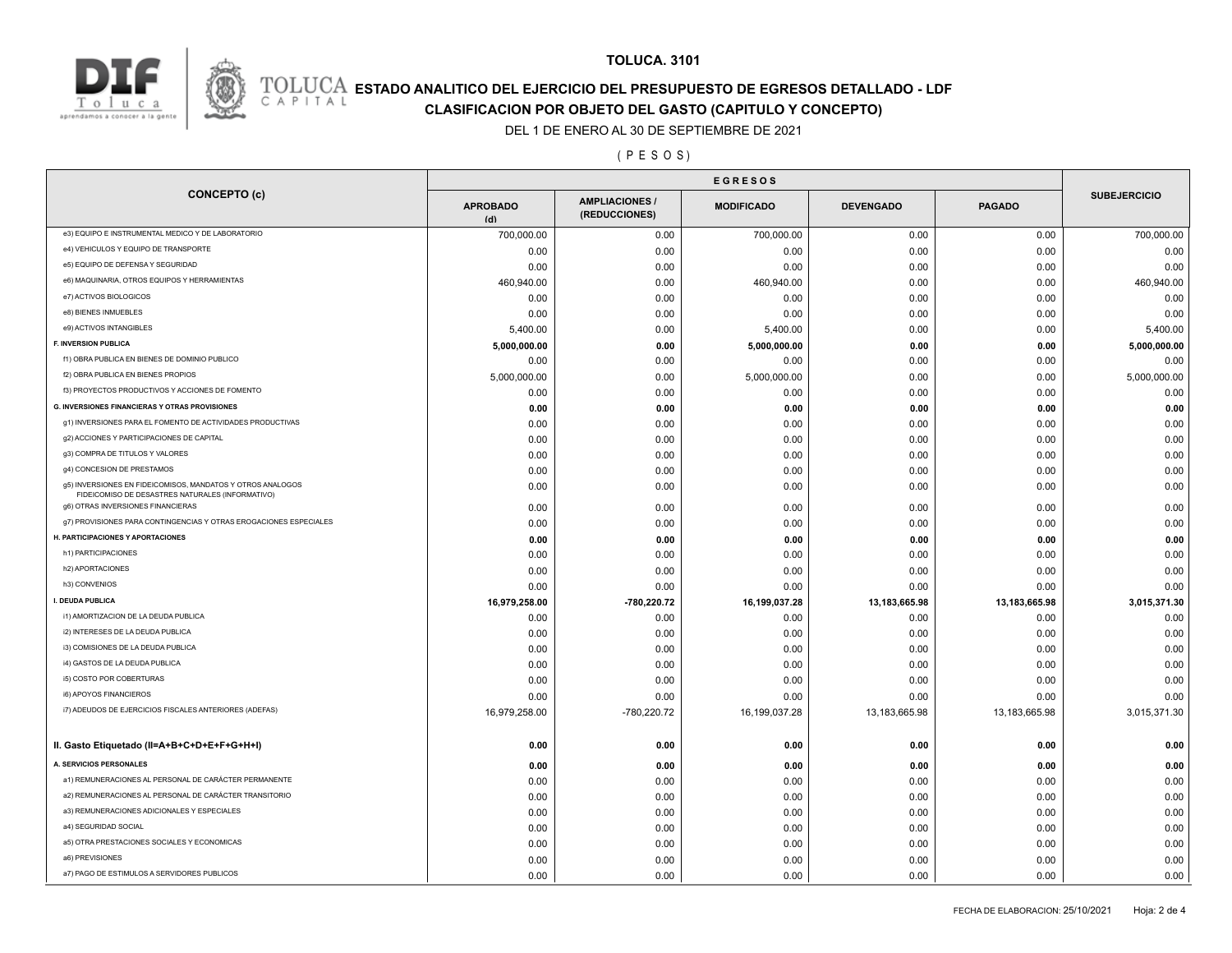

## **TOLUCA. 3101**

# **ESTADO ANALITICO DEL EJERCICIO DEL PRESUPUESTO DE EGRESOS DETALLADO - LDF**<br>CAPITAL CIASIFICACION POR OBJETO DEL GASTO (CAPITULO Y CONCEPTO)

**CLASIFICACION POR OBJETO DEL GASTO (CAPITULO Y CONCEPTO)**

DEL 1 DE ENERO AL 30 DE SEPTIEMBRE DE 2021

( P E S O S )

|                                                                              | <b>EGRESOS</b>         |                                        |                   |                  |               |                     |
|------------------------------------------------------------------------------|------------------------|----------------------------------------|-------------------|------------------|---------------|---------------------|
| <b>CONCEPTO (c)</b>                                                          | <b>APROBADO</b><br>(d) | <b>AMPLIACIONES /</b><br>(REDUCCIONES) | <b>MODIFICADO</b> | <b>DEVENGADO</b> | <b>PAGADO</b> | <b>SUBEJERCICIO</b> |
| <b>B. MATERIALES Y SUMINISTROS</b>                                           | 0.00                   | 0.00                                   | 0.00              | 0.00             | 0.00          | 0.00                |
| b1) MATERIALES DE ADMINISTRACION, EMISION DE DOCUMENTOS Y ARTICULOS OFICIALE | 0.00                   | 0.00                                   | 0.00              | 0.00             | 0.00          | 0.00                |
| <b>b2) ALIMENTOS Y UTENSILIOS</b>                                            | 0.00                   | 0.00                                   | 0.00              | 0.00             | 0.00          | 0.00                |
| b3) MATERIAS PRIMAS Y MATERIALES DE PRODUCCION Y COMERCIALIZACION            | 0.00                   | 0.00                                   | 0.00              | 0.00             | 0.00          | 0.00                |
| b4) MATERIALES Y ARTICULOS DE CONSTRUCCION Y DE REPARACION                   | 0.00                   | 0.00                                   | 0.00              | 0.00             | 0.00          | 0.00                |
| b5) PRODUCTOS QUIMICOS, FARMACEUTICOS Y DE LABORATORIO                       | 0.00                   | 0.00                                   | 0.00              | 0.00             | 0.00          | 0.00                |
| b6) COMBUSTIBLES, LUBRICANTES Y ADITIVOS                                     | 0.00                   | 0.00                                   | 0.00              | 0.00             | 0.00          | 0.00                |
| b7) VESTUARIO, BLANCOS, PRENDAS DE PROTECCION Y ARTICULOS DEPORTIVOS         | 0.00                   | 0.00                                   | 0.00              | 0.00             | 0.00          | 0.00                |
| b8) MATERIALES Y SUMINISTROS PARA SEGURIDAD                                  | 0.00                   | 0.00                                   | 0.00              | 0.00             | 0.00          | 0.00                |
| b9) HERRAMIENTAS, REFACCIONES Y ACCESORIOS MENORES                           | 0.00                   | 0.00                                   | 0.00              | 0.00             | 0.00          | 0.00                |
| <b>C. SERVICIOS GENERALES</b>                                                | 0.00                   | 0.00                                   | 0.00              | 0.00             | 0.00          | 0.00                |
| c1) SERVICIOS BASICOS                                                        | 0.00                   | 0.00                                   | 0.00              | 0.00             | 0.00          | 0.00                |
| c2) SERVICIOS DE ARRENDAMIENTO                                               | 0.00                   | 0.00                                   | 0.00              | 0.00             | 0.00          | 0.00                |
| c3) SERVICIOS PROFESIONALES, CIENTIFICOS, TECNICOS Y OTROS SERVICIOS         | 0.00                   | 0.00                                   | 0.00              | 0.00             | 0.00          | 0.00                |
| c4) SERVICIOS FINANCIEROS, BANCARIOS Y COMERCIALES                           | 0.00                   | 0.00                                   | 0.00              | 0.00             | 0.00          | 0.00                |
| c5) SERVICIOS DE INSTALACION, REPARACION, MANTENIMIENTO Y CONSERVACION       | 0.00                   | 0.00                                   | 0.00              | 0.00             | 0.00          | 0.00                |
| c6) SERVICIOS DE COMUNICACIÓN SOCIAL Y PUBLICIDAD                            | 0.00                   | 0.00                                   | 0.00              | 0.00             | 0.00          | 0.00                |
| c7) SERVICIOS DE TRASLADO Y VIATICOS                                         | 0.00                   | 0.00                                   | 0.00              | 0.00             | 0.00          | 0.00                |
| c8) SERVICIOS OFICIALES                                                      | 0.00                   | 0.00                                   | 0.00              | 0.00             | 0.00          | 0.00                |
| c9) OTROS SERVICIOS GENERALES                                                | 0.00                   | 0.00                                   | 0.00              | 0.00             | 0.00          | 0.00                |
| D. TRANSFERENCIAS, ASIGNACIONES, SUBSIDIOS Y OTRAS AYUDAS                    | 0.00                   | 0.00                                   | 0.00              | 0.00             | 0.00          | 0.00                |
| d1) TRANSFERENCIAS INTERNAS Y ASIGNACIONES AL SECTOR PUBLICO                 | 0.00                   | 0.00                                   | 0.00              | 0.00             | 0.00          | 0.00                |
| d2) TRANSFERENCIAS AL RESTO DEL SECTOR PUBLICO                               | 0.00                   | 0.00                                   | 0.00              | 0.00             | 0.00          | 0.00                |
| d3) SUBSIDIOS Y SUBVENCIONES                                                 | 0.00                   | 0.00                                   | 0.00              | 0.00             | 0.00          | 0.00                |
| d4) AYUDAS SOCIALES                                                          | 0.00                   | 0.00                                   | 0.00              | 0.00             | 0.00          | 0.00                |
| d5) PENSIONES Y JUBILACIONES                                                 | 0.00                   | 0.00                                   | 0.00              | 0.00             | 0.00          | 0.00                |
| d6) TRANSFERENCIAS A FIDEICOMISOS, MANDATOS Y OTROS ANALOGOS                 | 0.00                   | 0.00                                   | 0.00              | 0.00             | 0.00          | 0.00                |
| d7) TRANSFERENCIAS A LA SEGURIDAD SOCIAL                                     | 0.00                   | 0.00                                   | 0.00              | 0.00             | 0.00          | 0.00                |
| d8) DONATIVOS                                                                | 0.00                   | 0.00                                   | 0.00              | 0.00             | 0.00          | 0.00                |
| d9) TRANSFERENCIAS AL EXTERIOR                                               | 0.00                   | 0.00                                   | 0.00              | 0.00             | 0.00          | 0.00                |
| E. BIENES MUEBLES, INMUEBLES E INTANGIBLES                                   | 0.00                   | 0.00                                   | 0.00              | 0.00             | 0.00          | 0.00                |
| e1) MOBILIARIO Y EQUIPO DE ADMINISTRACION                                    | 0.00                   | 0.00                                   | 0.00              | 0.00             | 0.00          | 0.00                |
| e2) MOBILIARIO Y EQUIPO EDUCACIONAL Y RECREATIVO                             | 0.00                   | 0.00                                   | 0.00              | 0.00             | 0.00          | 0.00                |
| e3) EQUIPO E INSTRUMENTAL MEDICO Y DE LABORATORIO                            | 0.00                   | 0.00                                   | 0.00              | 0.00             | 0.00          | 0.00                |
| e4) VEHICULOS Y EQUIPO DE TRANSPORTE                                         | 0.00                   | 0.00                                   | 0.00              | 0.00             | 0.00          | 0.00                |
| e5) EQUIPO DE DEFENSA Y SEGURIDAD                                            | 0.00                   | 0.00                                   | 0.00              | 0.00             | 0.00          | 0.00                |
| e6) MAQUINARIA, OTROS EQUIPOS Y HERRAMIENTAS                                 | 0.00                   | 0.00                                   | 0.00              | 0.00             | 0.00          | 0.00                |
| e7) ACTIVOS BIOLOGICOS                                                       | 0.00                   | 0.00                                   | 0.00              | 0.00             | 0.00          | 0.00                |
| e8) BIENES INMUEBLES                                                         | 0.00                   | 0.00                                   | 0.00              | 0.00             | 0.00          | 0.00                |
| e9) ACTIVOS INTANGIBLES                                                      | 0.00                   | 0.00                                   | 0.00              | 0.00             | 0.00          | 0.00                |
| <b>F. INVERSION PUBLICA</b>                                                  | 0.00                   | 0.00                                   | 0.00              | 0.00             | 0.00          | 0.00                |
| f1) OBRA PUBLICA EN BIENES DE DOMINIO PUBLICO                                | 0.00                   | 0.00                                   | 0.00              | 0.00             | 0.00          | 0.00                |